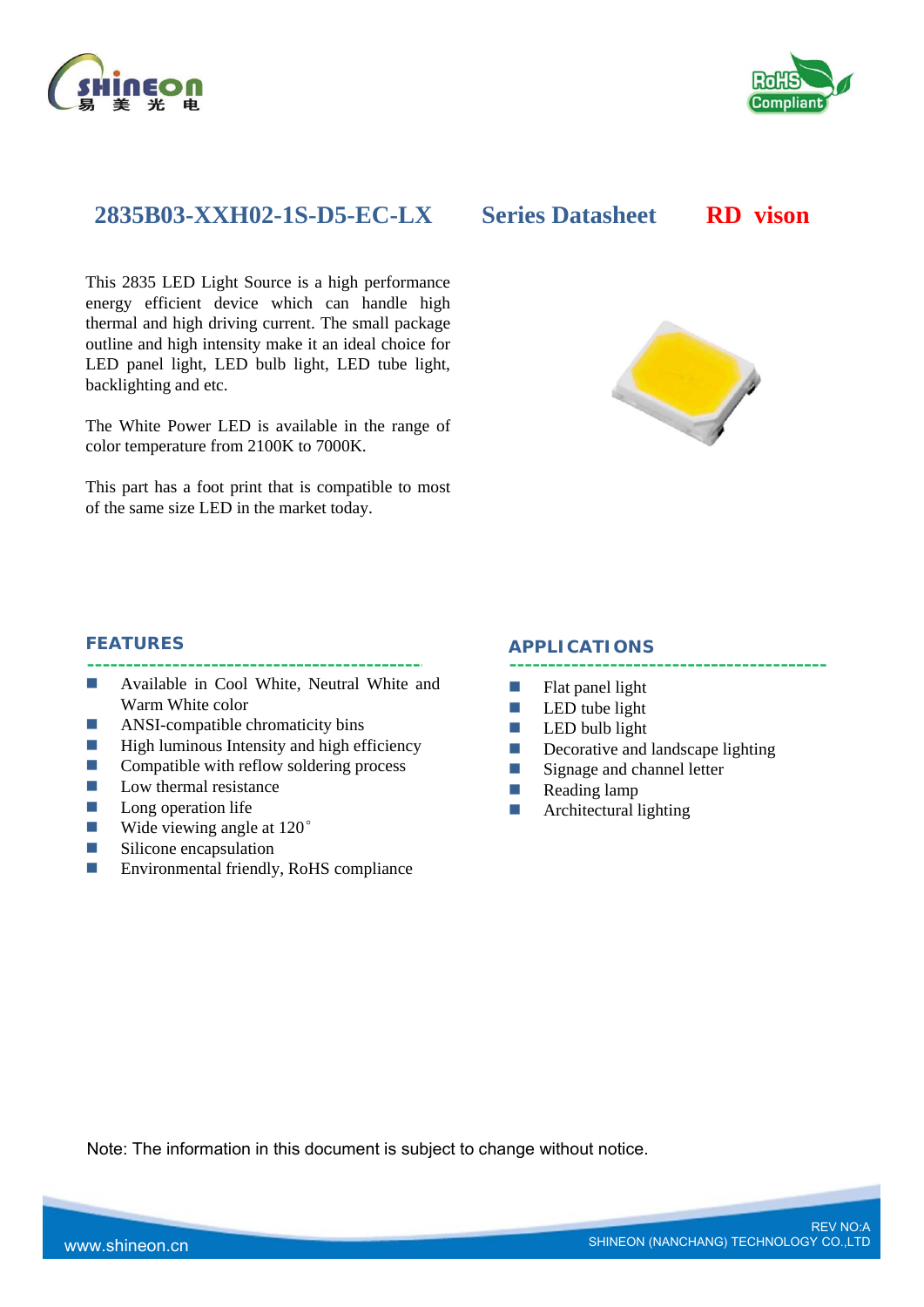

## **PACKAGE DIMENSIONS**



# Recommended Solder Pad Design



### Notes:

- 1. All dimensions in millimeters.
- 2. Thickness tolerance of copper plate is ±0.02mm.
- 3. Thickness tolerance of product is ±0.05mm.
- 4. Tolerance is ±0.1mm unless otherwise noted.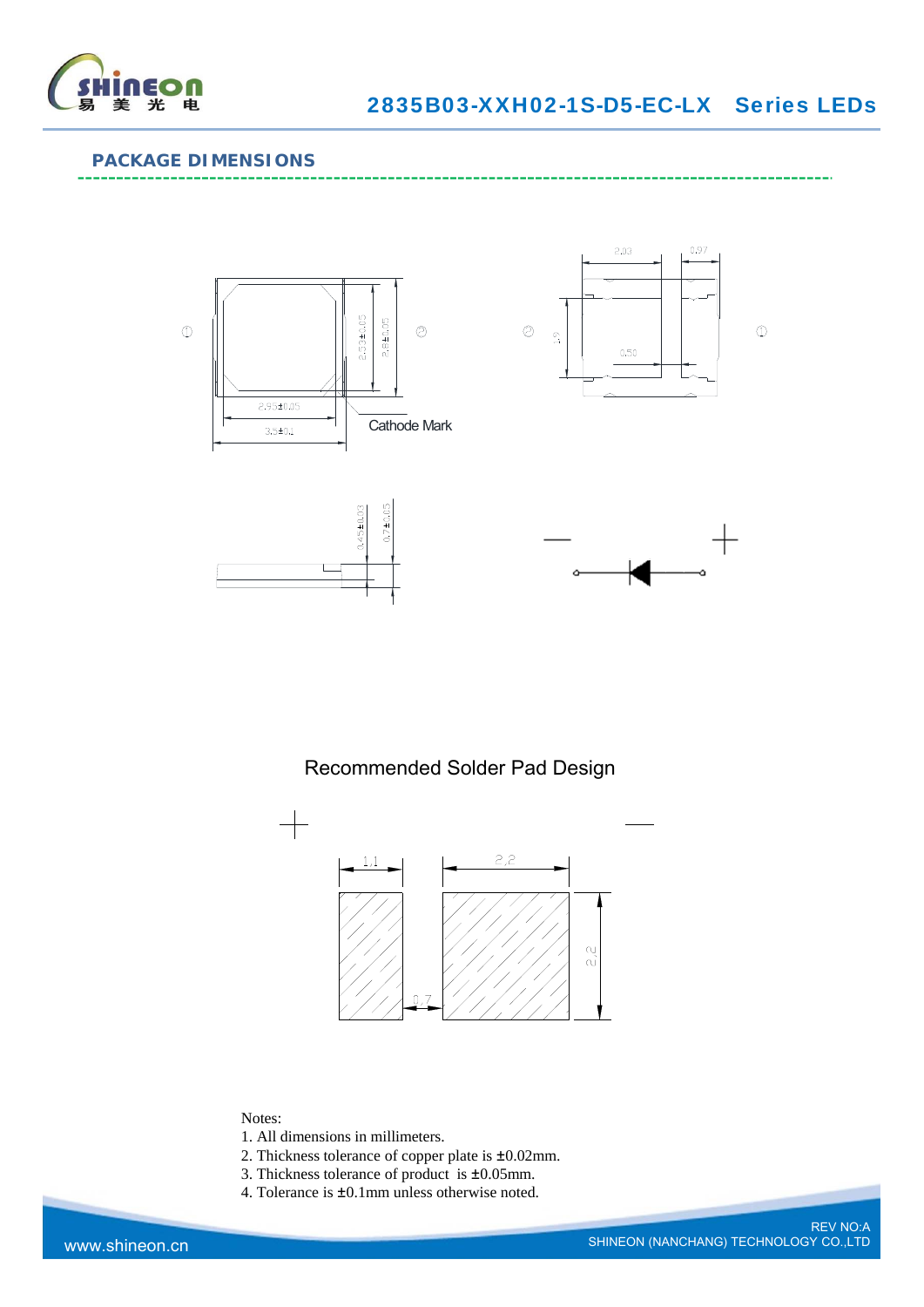

### **ABSOLUTE MAXIMUM RATINGS**

| <b>Item</b>                         | <b>Symbol</b>                | <b>Absolute Maximum Rating</b>         | <b>Unit</b> |
|-------------------------------------|------------------------------|----------------------------------------|-------------|
| Forward current                     | ΙF                           | 180                                    | mA          |
| Peak Forward Current <sup>[1]</sup> | $I_{FP}$                     | 240                                    | mA          |
| Reverse Voltage                     | $V_R$                        | 5                                      | V           |
| <b>Power Dissipation</b>            | Pd                           | 0.7                                    | W           |
| <b>Operating Temperature</b>        | ${\mathsf T}_{\textsf{opr}}$ | $-40 - +85$                            | $^{\circ}C$ |
| <b>Storage Temperature</b>          | ${\mathsf T}_{\textsf{stg}}$ | $-40$ $-100$                           | $^{\circ}C$ |
| <b>Soldering Temperature</b>        | ${\mathsf T}_{\textsf{sld}}$ | Reflow Soldering: 260°C for 10 seconds |             |
| <b>LED Junction Temperature</b>     | Т,                           | 110                                    | $^{\circ}C$ |

Note:

[<sup>1]</sup> I<sub>FP</sub> Conditions: Pulse Width  $\leq$  10msec. and Duty  $\leq$  1/10.

## **CHARACTERISTICS (Tj=25**℃**)**

| <b>Parameter</b>                                        | <b>Symbol</b>   | <b>Condition</b> | <b>Min</b> | <b>Typ</b> | <b>Max</b>               | <b>Unit</b> |
|---------------------------------------------------------|-----------------|------------------|------------|------------|--------------------------|-------------|
| Forward Voltage <sup>[1]</sup>                          | V <sub>F</sub>  | $IE=65mA$        | 2.7        | 2.85       | 3.0                      | V           |
| <b>Viewing Angle</b>                                    | $2\theta_{1/2}$ | $I_F = 65mA$     | $-$        | 120        | $\overline{\phantom{a}}$ | deg.        |
| Luminous Flux                                           | Φv              | $I_F = 65mA$     | 31         | $-$        | 37                       | Im          |
| <b>Color Rendering Index</b>                            | <b>CRI</b>      | $I_F = 65mA$     | 80         |            |                          | --          |
| <b>Color Temperature</b>                                | <b>CCT</b>      | $I_F = 65mA$     | 2600       | $-$        | 7000                     | K           |
| <b>Thermal Resistance</b><br>(Junction to Solder Point) | $R_{th-is}$     | $I_F = 65mA$     | $- -$      | 15         | $- -$                    | °C/W        |

Notes:

1. Luminous flux is measured with an accuracy of  $\pm$  5%.

2. Chromaticity coordinate bins are measured with an accuracy of  $\pm$  0.01.

3. CRI is measured with an accuracy of  $\pm$  2.

4. All measurements were made under the standardized environment of Shineon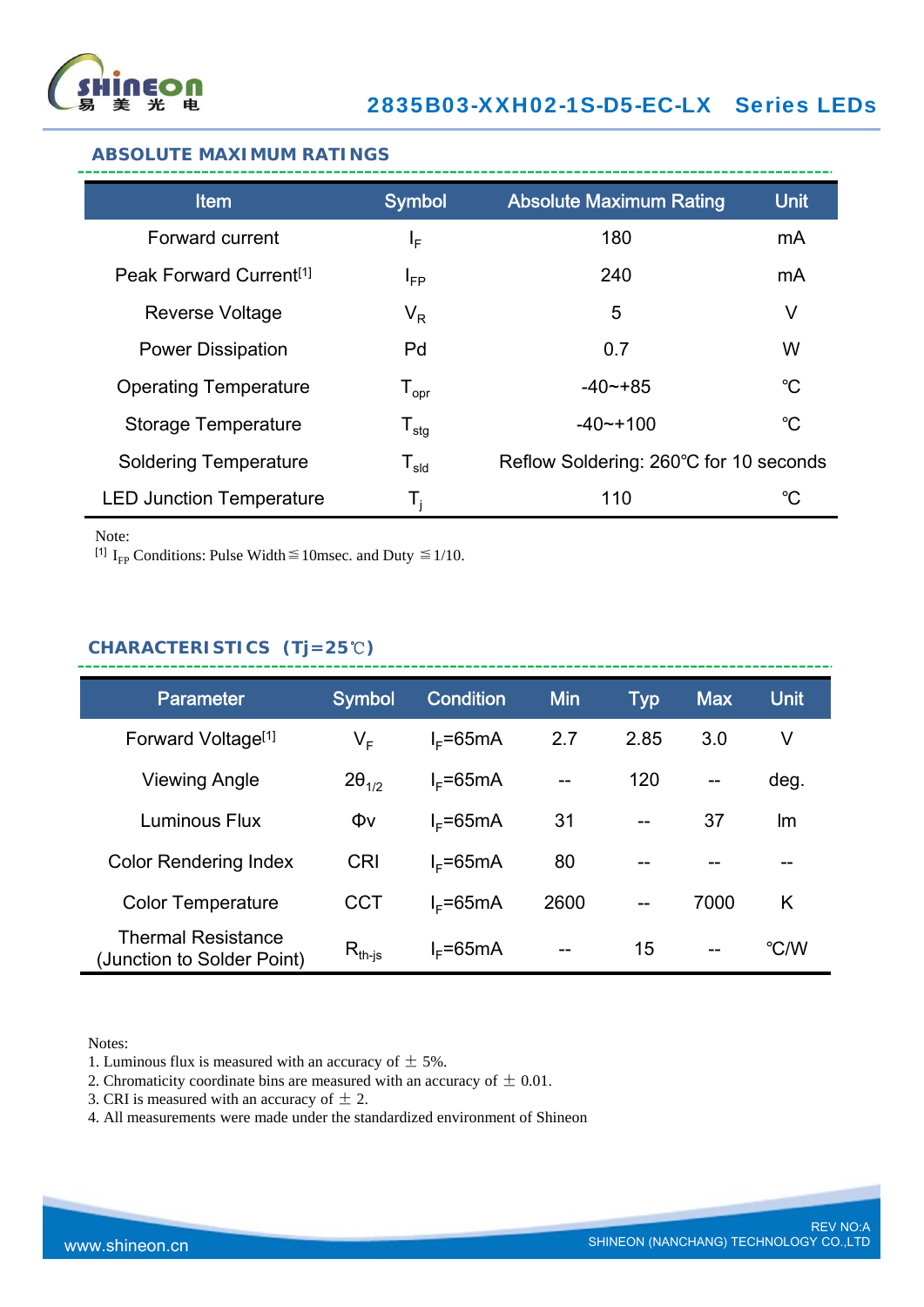

# **RELATIVE SPECTRAL POWER DISTRIBUTION (Tj=25**℃**)**



### **TYPICAL SPATIAL DISTRIBUTION**

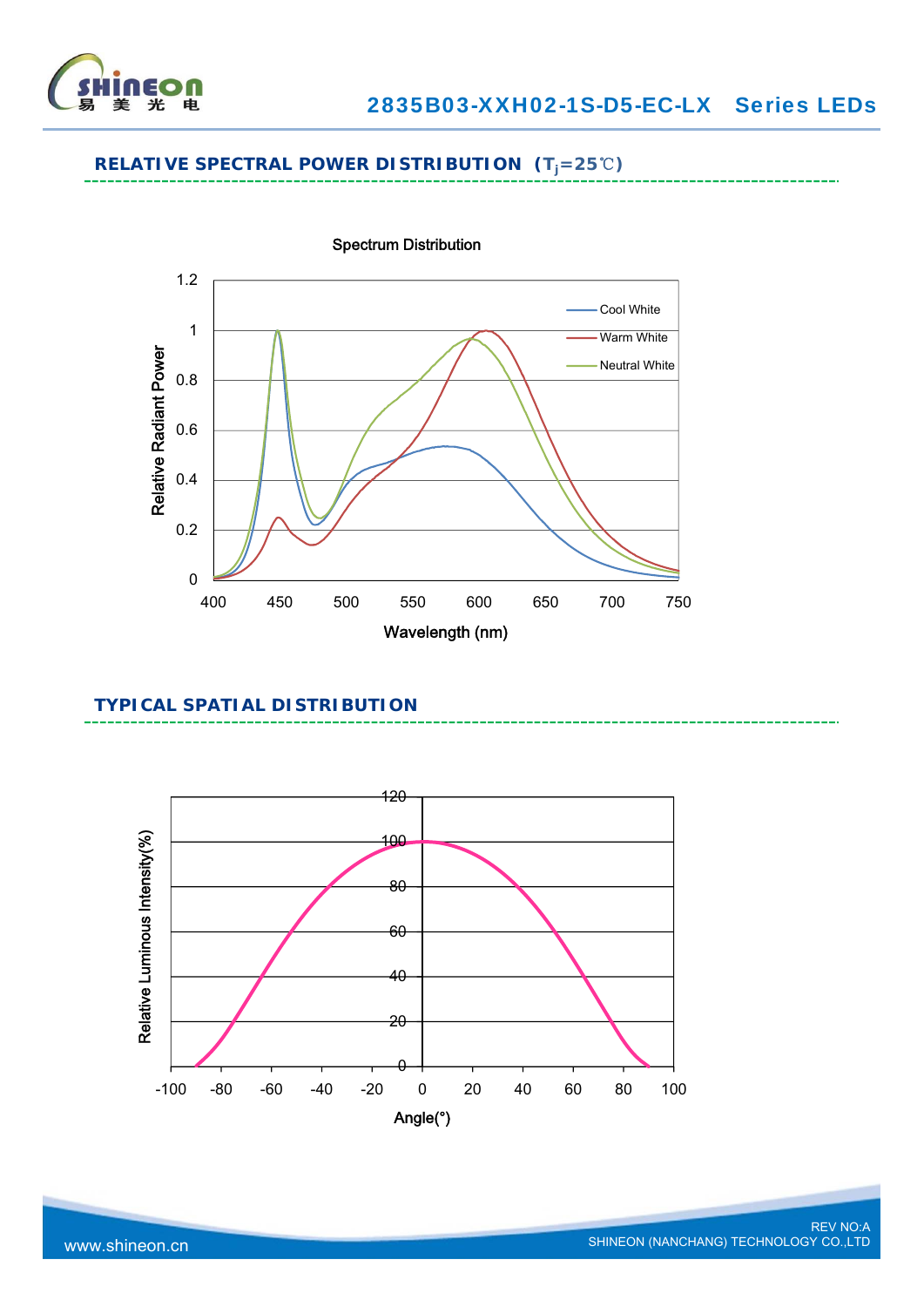

# **RELATIVE LUMINOUS FLUX VS. CURRENT (Tj=25**℃**)**



### **ELECTRICAL CHARACTERISTICS (Tj=25**℃**)**

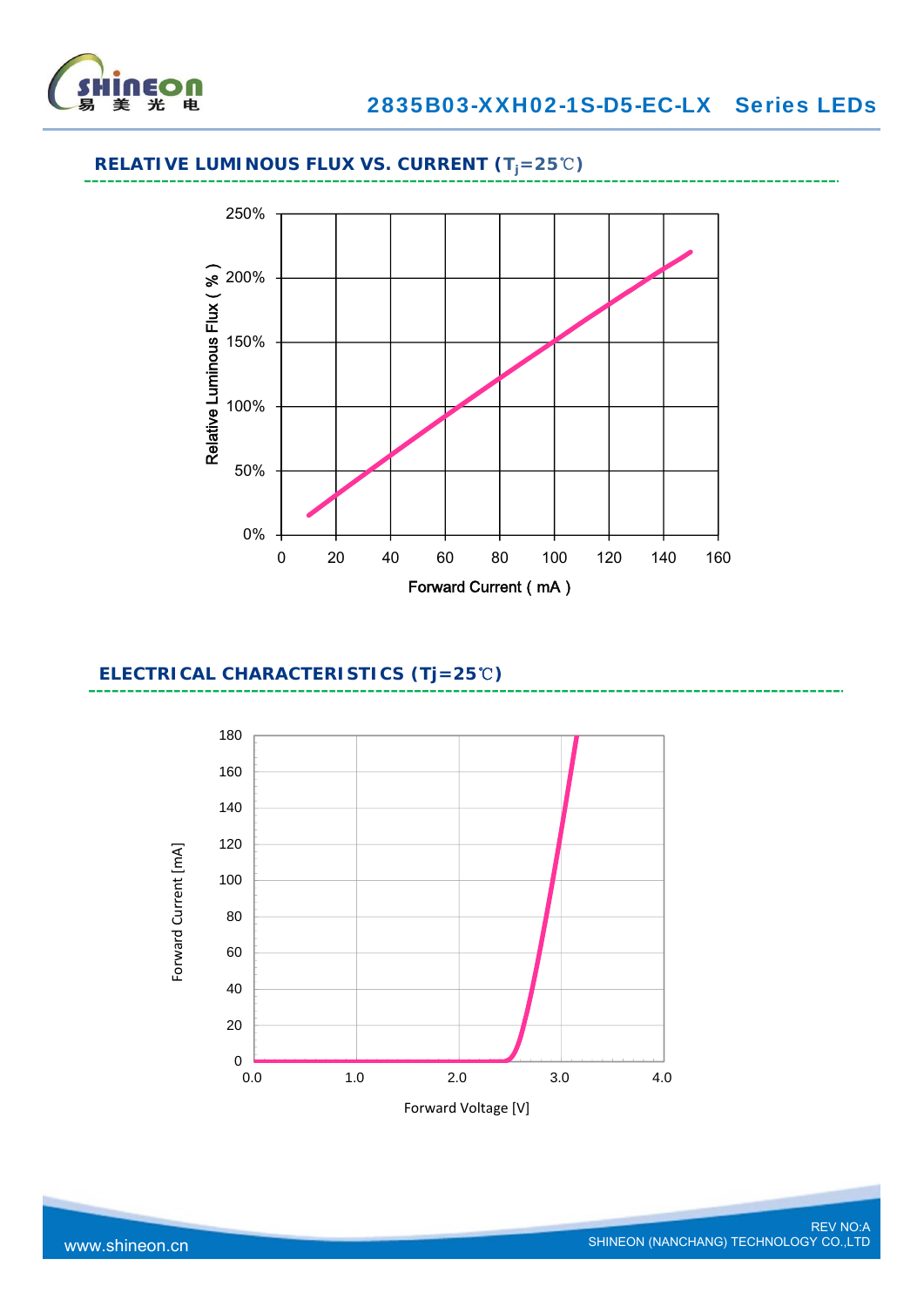

## **MAXIUM CURRENT VS. AMBIENT TEMPERATURE**



# **RELATIVE RADIANT FLUX VS. JUNCTION TEMPERATURE**

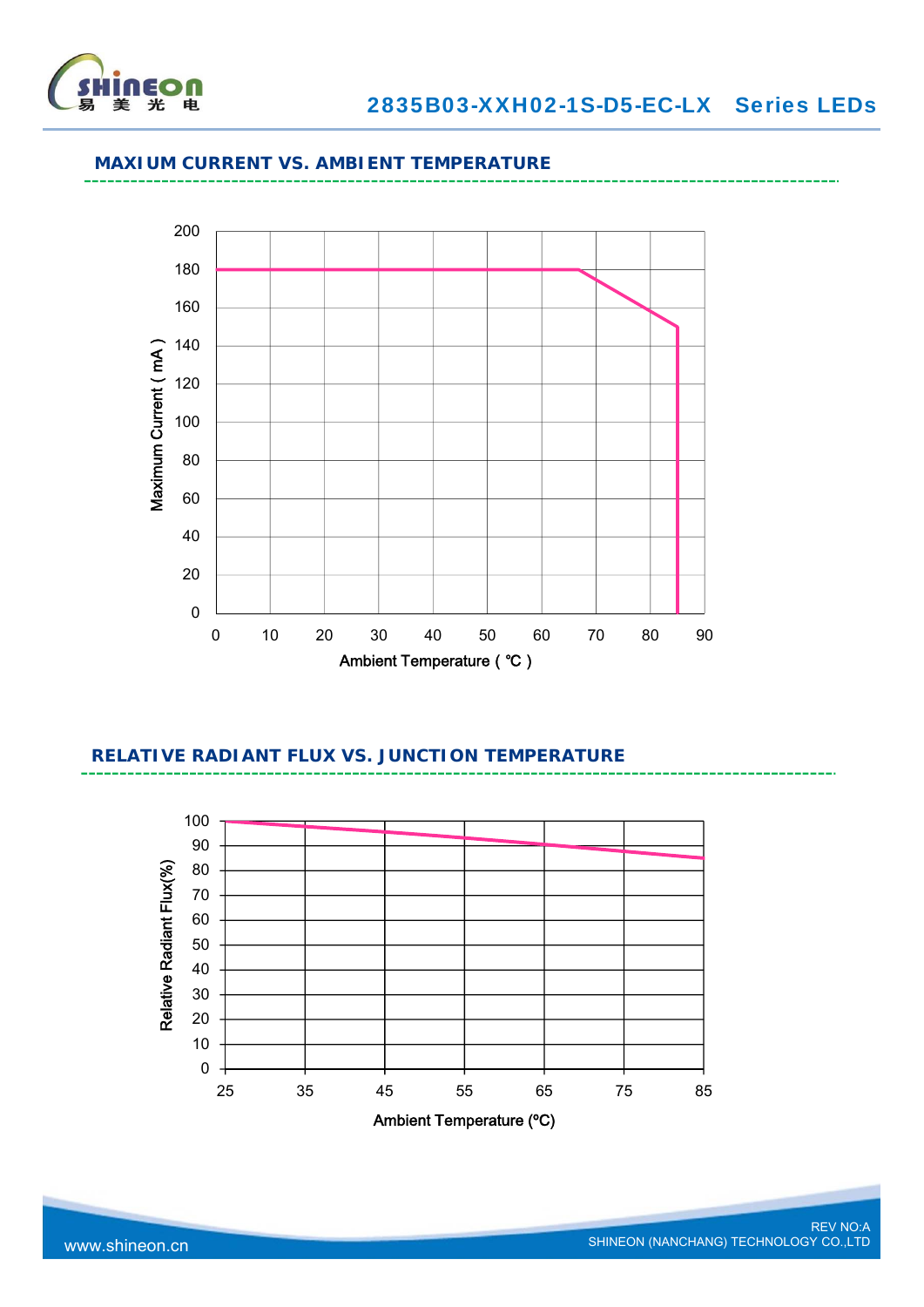

------------------------------

## **SORTING RANKS**

# (1) Luminous Flux (Tj=25℃)

| <b>Part Number</b>        | <b>Condition</b>  | <b>Rank</b>     |           | <b>Unit</b> |
|---------------------------|-------------------|-----------------|-----------|-------------|
| 2835B03-27H02-1S-D5-EC-LX |                   | O03             | $31 - 33$ |             |
| 2835B03-30H02-1S-D5-EC-LX |                   | O <sub>13</sub> | 33-35     |             |
| 2835B03-35H02-1S-D5-EC-LX |                   | O20             | 34-36     |             |
| 2835B03-40H02-1S-D5-EC-LX | 65 <sub>m</sub> A | O <sub>23</sub> | $35 - 37$ | Im          |
| 2835B03-50H02-1S-D5-EC-LX |                   | O <sub>23</sub> | 35-37     |             |
| 2835B03-57H02-1S-D5-EC-LX |                   | O <sub>23</sub> | 35-37     |             |
| 2835B03-65H02-1S-D5-EC-LX |                   | O20             | 34-36     |             |

## (2) Forward Voltage (Tj=25℃)

| Rank           | <b>Condition</b> | Min. | Max. | <b>Unit</b> |
|----------------|------------------|------|------|-------------|
| A7             |                  | 2.7  | 2.8  |             |
| A <sub>8</sub> | 65mA             | 2.8  | 2.9  |             |
| A9             |                  | 2.9  | 3.0  |             |

Notes:

1. 10% tolerance for luminous intensity may be caused by measurement inaccuracy.

2. Measurement Uncertainty of the Forward Voltage : ± 0.1V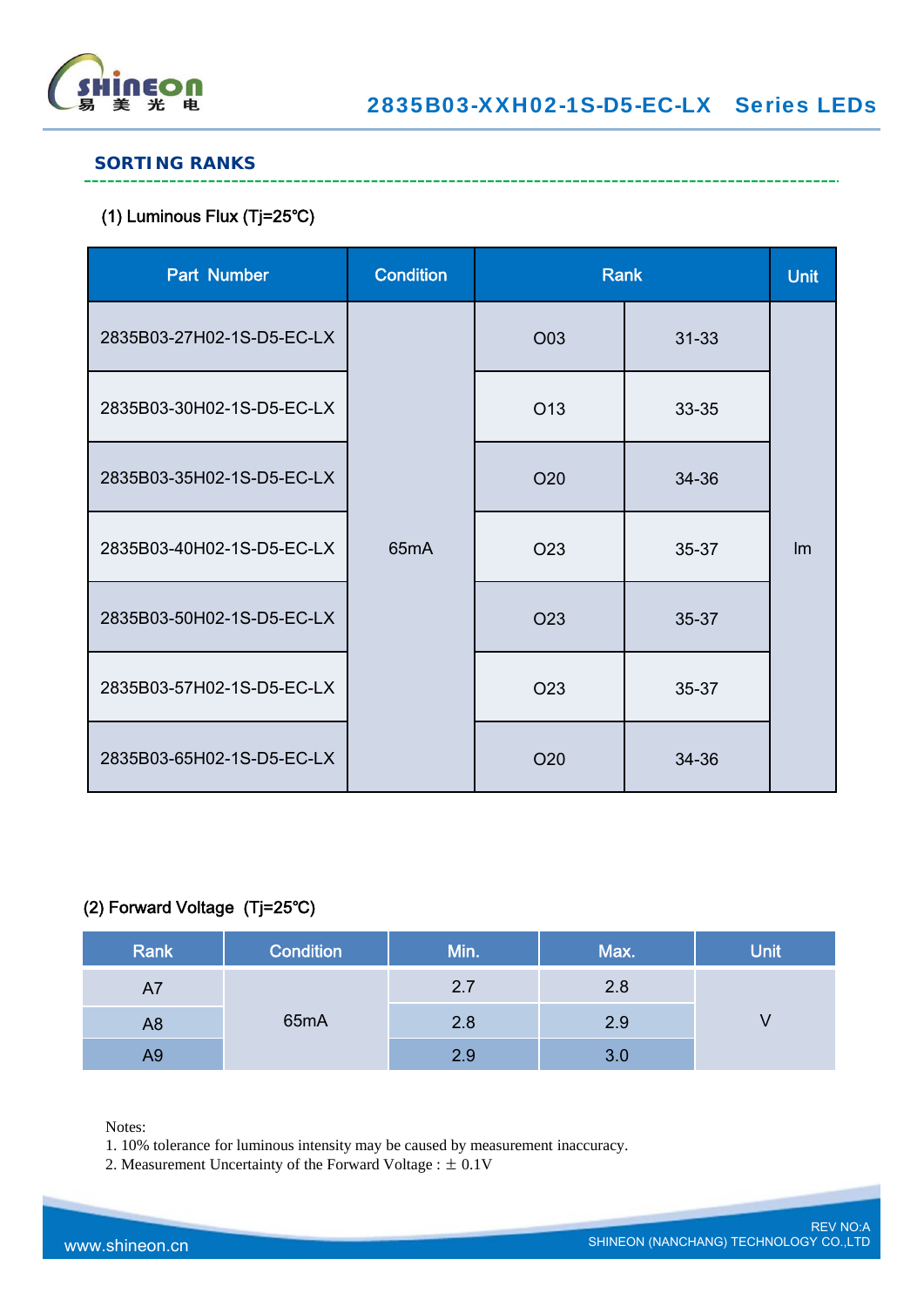

## (3) Chromaticity Bins



www.shineon.cn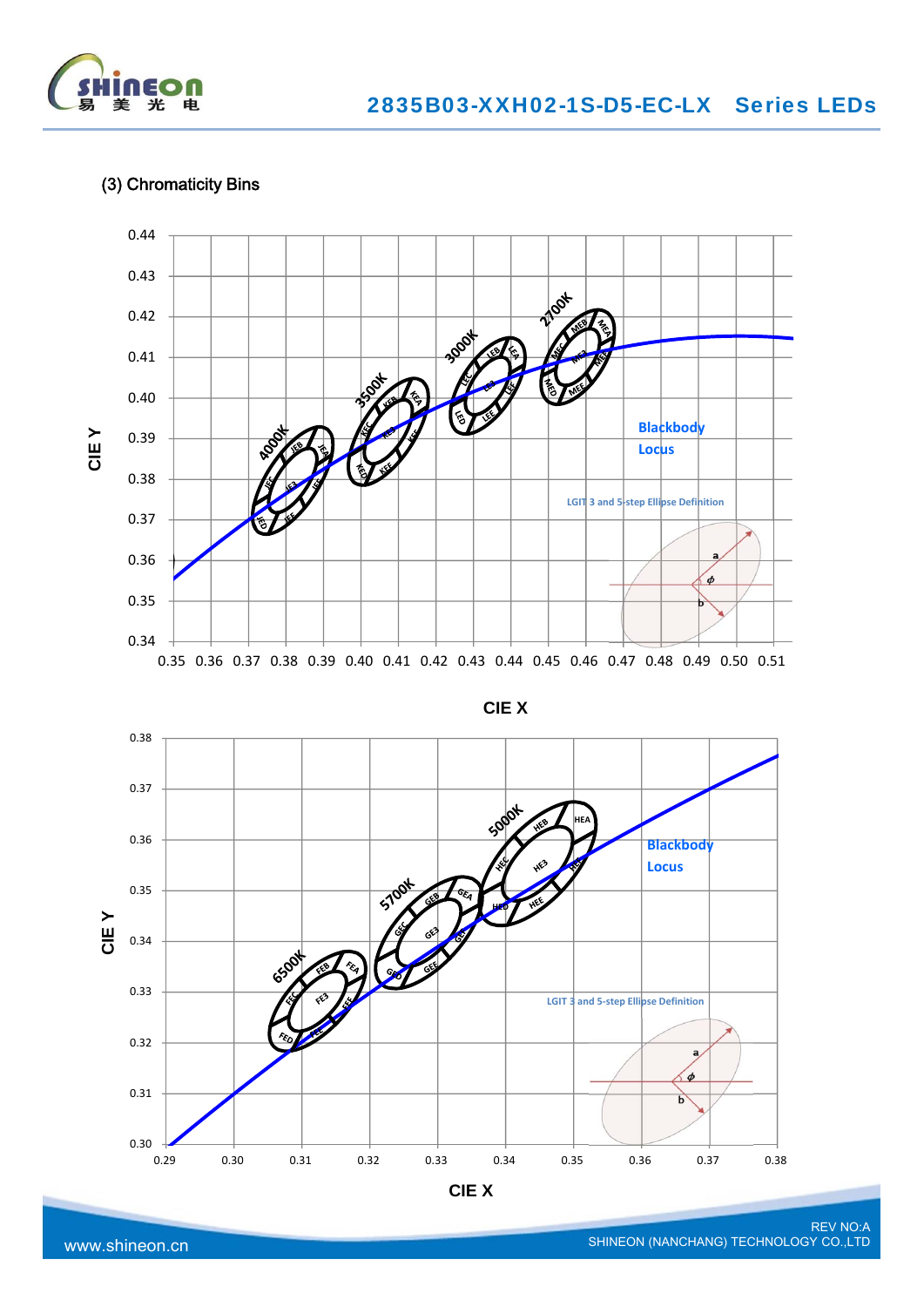

# (3) Chromaticity Bins

| <b>Nominal CCT</b><br>(Rank) | <b>Steps</b> |           | <b>Center Point</b> | Major Axis | Minor Axis  | Rotation<br>Angle   |
|------------------------------|--------------|-----------|---------------------|------------|-------------|---------------------|
|                              |              | <b>Cx</b> | Cy                  | a          | $\mathbf b$ | $\boldsymbol{\phi}$ |
| 2700K<br>(ME3)               | 3            | 0.4578    | 0.4101              | 0.00810    | 0.00420     |                     |
| 2700K<br>(MEA~MEF)           | 5            |           |                     | 0.01350    | 0.00700     | 53.70               |
| 3000K<br>(LE3)               | 3            | 0.4338    | 0.4030              | 0.00834    | 0.00408     | 53.22               |
| 3000K<br>(LEA~LEF)           | 5            |           |                     | 0.01390    | 0.00680     |                     |
| 3500K<br>(KE3)               | 3            | 0.4073    | 0.3917              | 0.00927    | 0.00414     | 54.00               |
| 3500K<br>$(KEA \sim KEF)$    | 5            |           |                     | 0.01545    | 0.00690     |                     |
| 4000K<br>(JE3)               | 3            | 0.3818    | 0.3797              | 0.00939    | 0.00402     | 53.72               |
| 4000K<br>(JEA~JEF)           | 5            |           |                     | 0.01565    | 0.00670     |                     |

|        | <b>MEA</b> |        | <b>MEB</b> |        | <b>MEE</b><br><b>MEC</b><br><b>MED</b><br><b>MEF</b> |           |        |        |        |        |        |
|--------|------------|--------|------------|--------|------------------------------------------------------|-----------|--------|--------|--------|--------|--------|
| Cx     | Cy         | Cx     | Cy         | Сx     | Сy                                                   | <b>Cx</b> | Cv     | Сx     | Cv     | Сx     | Сy     |
| 0.4675 | 0.4151     | 0.4629 | 0.4217     | 0.4541 | 0.4165                                               | 0.4482    | 0.4054 | 0.4527 | 0.3985 | 0.4615 | 0.4037 |
| 0.4636 | 0.4131     | 0.4609 | 0.4171     | 0.4556 | 0.4140                                               | 0.4520    | 0.4073 | 0.4547 | 0.4031 | 0.4600 | 0.4062 |
| 0.4629 | 0.4217     | 0.4541 | 0.4165     | 0.4482 | 0.4054                                               | 0.4527    | 0.3985 | 0.4615 | 0.4037 | 0.4675 | 0.4151 |
| 0.4609 | 0.4171     | 0.4556 | 0.4140     | 0.4520 | 0.4073                                               | 0.4547    | 0.4031 | 0.4600 | 0.4062 | 0.4636 | 0.4131 |

|           | LEA    |        | LEB    |        | <b>LEC</b><br>LEE<br>LEF<br><b>LED</b> |           |        |        |        |        |        |
|-----------|--------|--------|--------|--------|----------------------------------------|-----------|--------|--------|--------|--------|--------|
| <b>Cx</b> | Cy     | Cx     | Сy     | Cx     | Cy                                     | <b>Cx</b> | Cy     | Cx     | Cy     | Cx     | Сy     |
| 0.4436    | 0.4082 | 0.4393 | 0.4148 | 0.4303 | 0.4094                                 | 0.4241    | 0.3981 | 0.4283 | 0.3912 | 0.4373 | 0.3966 |
| 0.4397    | 0.4061 | 0.4371 | 0.4101 | 0.4317 | 0.4069                                 | 0.4280    | 0.4001 | 0.4305 | 0.3959 | 0.4359 | 0.3991 |
| 0.4393    | 0.4148 | 0.4303 | 0.4094 | 0.4241 | 0.3981                                 | 0.4283    | 0.3912 | 0.4373 | 0.3966 | 0.4436 | 0.4082 |
| 0.4371    | 0.4101 | 0.4317 | 0.4069 | 0.4280 | 0.4001                                 | 0.4305    | 0.3959 | 0.4359 | 0.3991 | 0.4397 | 0.4061 |

|           | <b>KEA</b> |        | <b>KEB</b> |        | <b>KEC</b> |           | <b>KED</b> |        | <b>KEE</b> | <b>KEF</b> |        |
|-----------|------------|--------|------------|--------|------------|-----------|------------|--------|------------|------------|--------|
| <b>Cx</b> | Сy         | Cx     | Сy         | Cx     | Сy         | <b>Cx</b> | Cy         | Cx     | Cy         | Cx         | Cy     |
| 0.4177    | 0.3979     | 0.4135 | 0.4048     | 0.4039 | 0.3984     | 0.3970    | 0.3858     | 0.4011 | 0.3786     | 0.4107     | 0.3850 |
| 0.4135    | 0.3954     | 0.4110 | 0.3996     | 0.4052 | 0.3957     | 0.4011    | 0.3882     | 0.4036 | 0.3838     | 0.4094     | 0.3877 |
| 0.4135    | 0.4048     | 0.4039 | 0.3984     | 0.3970 | 0.3858     | 0.4011    | 0.3786     | 0.4107 | 0.3850     | 0.4177     | 0.3979 |
| 0.4110    | 0.3996     | 0.4052 | 0.3957     | 0.4011 | 0.3882     | 0.4036    | 0.3838     | 0.4094 | 0.3877     | 0.4135     | 0.3954 |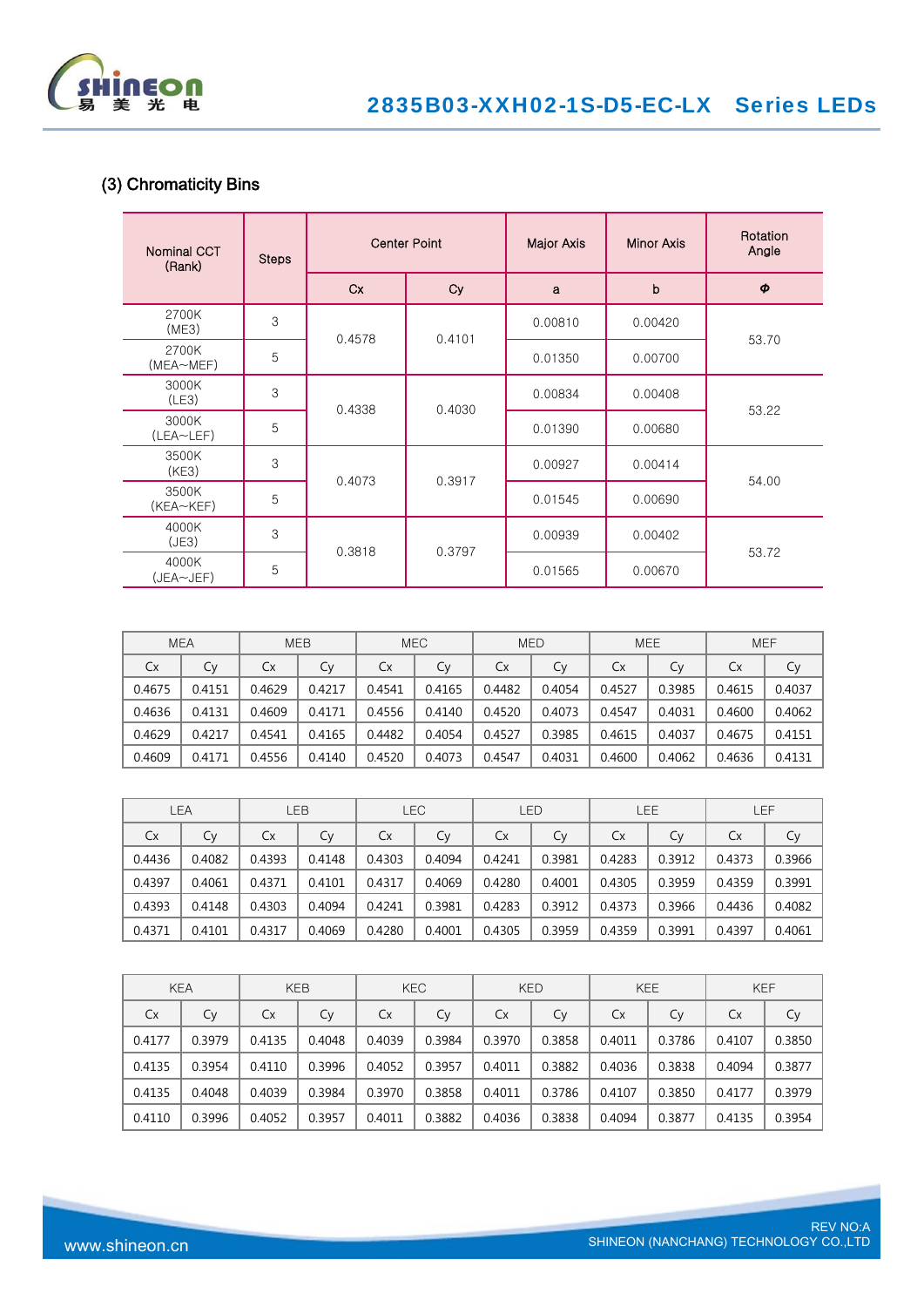

# (3) Chromaticity Bins

|        | <b>JEA</b> |        | <b>JEB</b> |        | <b>JEC</b> | <b>JED</b> |        | <b>JEE</b><br><b>JEF</b> |        |        |        |
|--------|------------|--------|------------|--------|------------|------------|--------|--------------------------|--------|--------|--------|
| Cx     | Сy         | Cx     | Сy         | Сx     | Сy         | Cx         | Сy     | Сx                       | Cy     | Cx     | Сy     |
| 0.3922 | 0.3860     | 0.3882 | 0.3929     | 0.3786 | 0.3863     | 0.3715     | 0.3737 | 0.3754                   | 0.3665 | 0.3850 | 0.3731 |
| 0.3880 | 0.3835     | 0.3856 | 0.3876     | 0.3799 | 0.3837     | 0.3756     | 0.3761 | 0.3780                   | 0.3718 | 0.3837 | 0.3757 |
| 0.3882 | 0.3929     | 0.3786 | 0.3863     | 0.3715 | 0.3737     | 0.3754     | 0.3665 | 0.3850                   | 0.3731 | 0.3922 | 0.3860 |
| 0.3856 | 0.3876     | 0.3799 | 0.3837     | 0.3756 | 0.3761     | 0.3780     | 0.3718 | 0.3837                   | 0.3757 | 0.3880 | 0.3835 |

| Nominal CCT<br>(Rank) | <b>Steps</b> |        | <b>Center Point</b> | Major Axis | <b>Minor Axis</b> | Rotation<br>Angle |
|-----------------------|--------------|--------|---------------------|------------|-------------------|-------------------|
|                       |              | Cx     | Cy                  | a          | b                 | Φ                 |
| 5000K<br>(HE3)        | 3            | 0.3447 | 0.3553              | 0.00822    | 0.00354           | 59.62             |
| 5000K<br>(HEA~HEF)    | 5            |        |                     | 0.01370    | 0.00590           |                   |
| 5700K<br>(GE3)        | 3            | 0.3287 | 0.3417              | 0.00746    | 0.00320           |                   |
| 5700K<br>(GEA~GEF)    | 5            |        |                     | 0.01243    | 0.00533           | 59.09             |
| 6500K<br>(FE3)        | 3            |        |                     | 0.00669    | 0.00285           |                   |
| 6500K<br>(FEA~FEF)    | 5            | 0.3123 | 0.3282              | 0.01115    | 0.00475           | 58.57             |

|        | <b>HEA</b> |        | <b>HEB</b> | <b>HEC</b> |        | <b>HEE</b><br><b>HEF</b><br><b>HED</b> |        |        |        |        |        |
|--------|------------|--------|------------|------------|--------|----------------------------------------|--------|--------|--------|--------|--------|
| Cx     | Сy         | Сx     | Cy         | Сx         | Cy     | Сx                                     | Cy     | Сx     | Cy     | Cx     | Cy     |
| 0.3532 | 0.3617     | 0.3491 | 0.3673     | 0.3413     | 0.3608 | 0.3362                                 | 0.3492 | 0.3403 | 0.3433 | 0.3481 | 0.3498 |
| 0.3498 | 0.3592     | 0.3473 | 0.3625     | 0.3426     | 0.3586 | 0.3396                                 | 0.3516 | 0.3421 | 0.3481 | 0.3468 | 0.3520 |
| 0.3491 | 0.3673     | 0.3413 | 0.3608     | 0.3362     | 0.3492 | 0.3403                                 | 0.3433 | 0.3481 | 0.3498 | 0.3532 | 0.3617 |
| 0.3473 | 0.3625     | 0.3426 | 0.3586     | 0.3396     | 0.3516 | 0.3421                                 | 0.3481 | 0.3468 | 0.3520 | 0.3498 | 0.3592 |

|           | <b>GEA</b> | <b>GEB</b> |        |        | <b>GEE</b><br><b>GEC</b><br><b>GED</b><br><b>GEF</b> |        |        |        |        |        |        |
|-----------|------------|------------|--------|--------|------------------------------------------------------|--------|--------|--------|--------|--------|--------|
| <b>Cx</b> | Cy         | Cx         | Cy     | Сx     | Сy                                                   | Сx     | Cν     | Сx     | C٧     | Сx     | Сy     |
| 0.3365    | 0.3475     | 0.3328     | 0.3526 | 0.3256 | 0.3467                                               | 0.3210 | 0.3362 | 0.3246 | 0.3308 | 0.3318 | 0.3367 |
| 0.3334    | 0.3452     | 0.3311     | 0.3482 | 0.3269 | 0.3447                                               | 0.3241 | 0.3384 | 0.3263 | 0.3352 | 0.3305 | 0.3387 |
| 0.3328    | 0.3526     | 0.3256     | 0.3467 | 0.3210 | 0.3362                                               | 0.3246 | 0.3308 | 0.3318 | 0.3367 | 0.3365 | 0.3475 |
| 0.3311    | 0.3482     | 0.3269     | 0.3447 | 0.3241 | 0.3384                                               | 0.3263 | 0.3352 | 0.3305 | 0.3387 | 0.3334 | 0.3452 |

|           | <b>FEA</b> |        | <b>FEB</b> |        | <b>FEC</b> |        | <b>FED</b> |        | <b>FEE</b> |        | FEF    |
|-----------|------------|--------|------------|--------|------------|--------|------------|--------|------------|--------|--------|
| <b>Cx</b> | Сy         | Cx     | Cy         | Cx     | Cy         | Cx     | Cy         | Cx     | Cy         | Сx     | Сy     |
| 0.3193    | 0.3333     | 0.3161 | 0.3379     | 0.3096 | 0.3327     | 0.3053 | 0.3233     | 0.3085 | 0.3185     | 0.3150 | 0.3237 |
| 0.3165    | 0.3313     | 0.3146 | 0.3340     | 0.3107 | 0.3309     | 0.3081 | 0.3253     | 0.3100 | 0.3224     | 0.3139 | 0.3255 |
| 0.3161    | 0.3379     | 0.3096 | 0.3327     | 0.3053 | 0.3233     | 0.3085 | 0.3185     | 0.3150 | 0.3237     | 0.3193 | 0.3333 |
| 0.3146    | 0.3340     | 0.3107 | 0.3309     | 0.3081 | 0.3253     | 0.3100 | 0.3224     | 0.3139 | 0.3255     | 0.3165 | 0.3313 |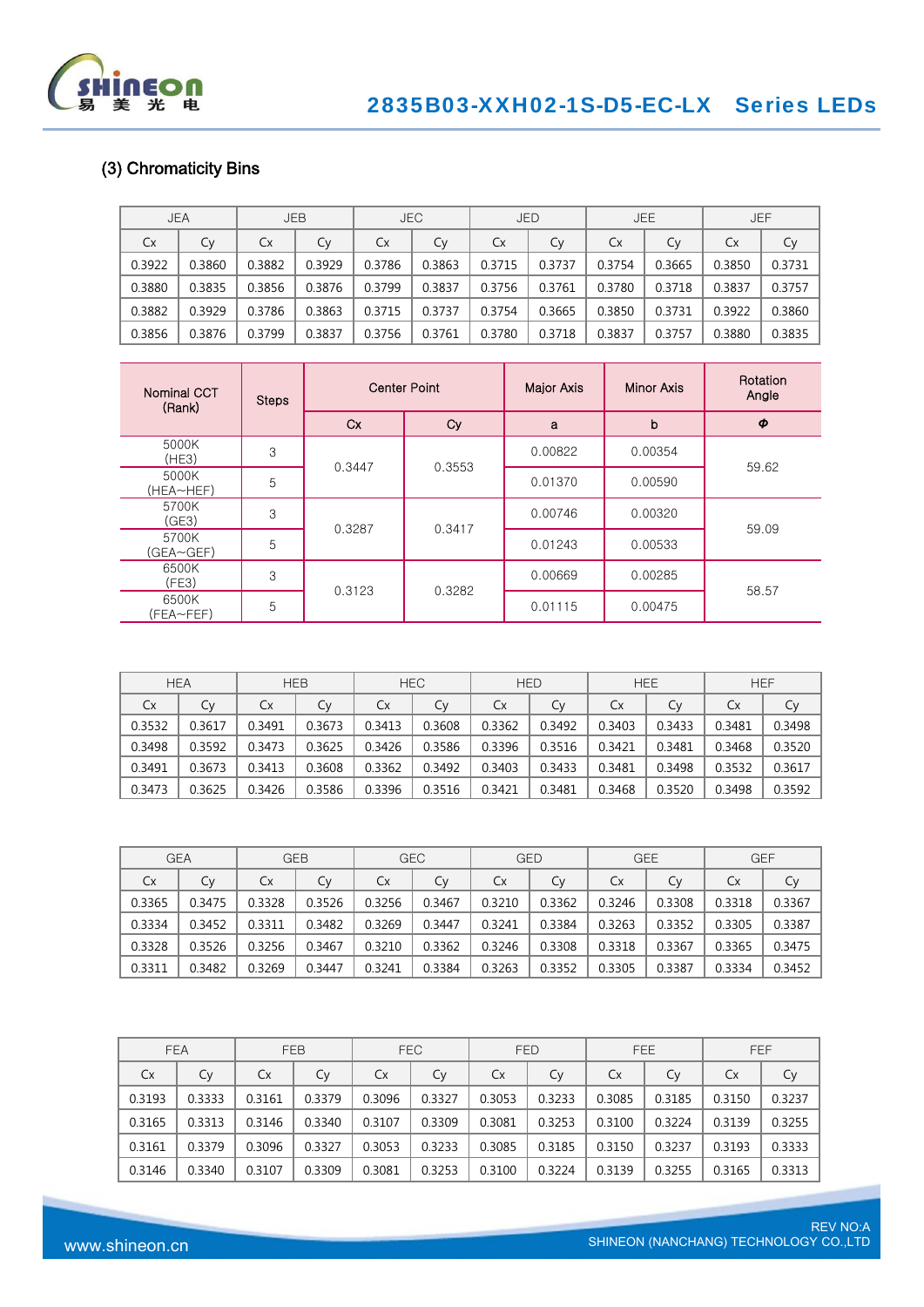

### **REFLOW SOLDERING CHARACTERISTICS**

## For Reflow Process:

Preheating : 140℃~160℃±5℃,within 2 minutes. Operation heating : 260℃(Max.) within 10 seconds.(Max) Gradual Cooling (Avoid quenching).

| <b>Lead solder</b>                                                                                                                                |                                                                               | Lead-free solder                                                                                                                                                                                                                                   |                      |  |  |
|---------------------------------------------------------------------------------------------------------------------------------------------------|-------------------------------------------------------------------------------|----------------------------------------------------------------------------------------------------------------------------------------------------------------------------------------------------------------------------------------------------|----------------------|--|--|
| Pre-heat                                                                                                                                          | 120-150℃                                                                      | Pre-heat                                                                                                                                                                                                                                           | 150-200℃             |  |  |
| Pre-heat time                                                                                                                                     | $120 \text{ sec}.$ Max.                                                       | Pre-heat time                                                                                                                                                                                                                                      | $120$ sec. Max.      |  |  |
| Peak Temperature                                                                                                                                  | $240^{\circ}$ C Max.                                                          | Peak Temperature                                                                                                                                                                                                                                   | $260^{\circ}$ C Max. |  |  |
| Soldering time condition                                                                                                                          | 10 sec.Max.                                                                   | Soldering time condition                                                                                                                                                                                                                           | 10 sec.Max.          |  |  |
| <b>Lead Solder</b><br>$2.5 - 5^{0}$ C / sec.<br><b>Pre-heating</b><br>$120\text{--}150\text{\,}^0\mathrm{C}$<br>2.5~5 $C / sec$ .<br>120sec. Max. | $240~^{\circ}$ C Max.<br>10 sec. Max.<br>60sec. Max.<br>Above $200^{\rm o}$ C | <b>Lead-free Solder</b><br>$1 - 5$ °C / sec.<br>$260~^{\circ}$ C Max.<br>10 sec. Max.<br><b>Pre-heating</b><br>60sec. Max.<br>$150\text{--}200~^{\text{o}}\text{C}$<br>$1 - 5$ $^0C$ / sec.<br>Above 220 $^{\mathrm{0}}\mathrm{C}$<br>120sec. Max. |                      |  |  |

Notes:

The encapsulated material of the LEDs is silicone . Therefore the LEDs have a soft surface on the top of package. The pressure to the top surface will be influence to the reliability of the LEDs. Precautions should be taken to avoid the strong pressure on the encapsulated part. So when using the picking up nozzle, the pressure on the silicone resin should be proper.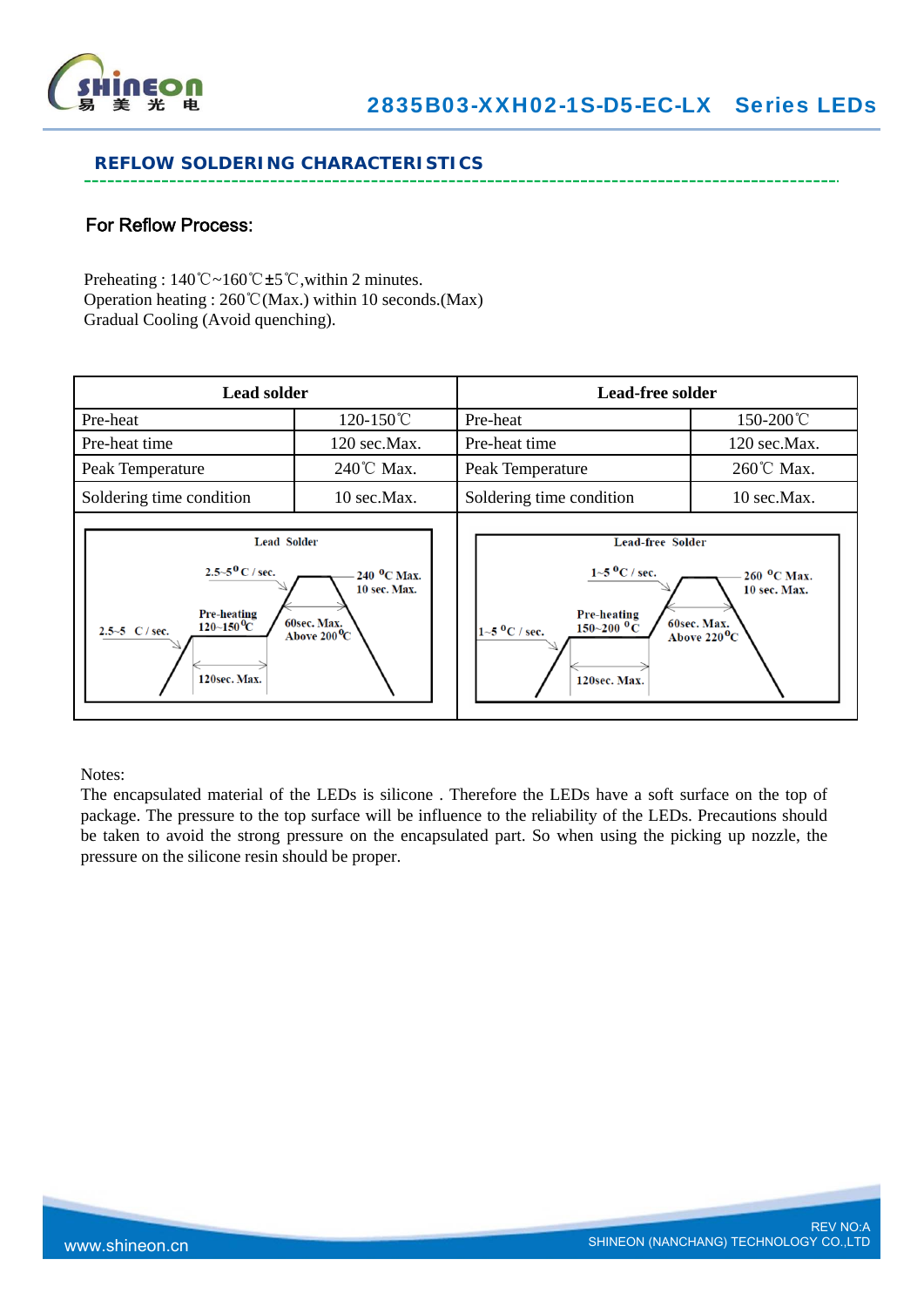

### **TAPE AND REEL**



Note: The tolerances unless mentioned is ±0.1mm, Unit=mm

#### Notes:

(1) Quantity : 4,000pcs/Reel

(2) Cumulative Tolerance : Cumulative Tolerance/10 pitches to be ±0.2mm

(3) Adhesion Strength of Cover Tape : Adhesion strength to be 0.1-0.7N when the cover tape is turned off from the carrier tape at the angle of 10º to the carrier tape

(4) Package : P/N, Manufacturing data Code No. and quantity to be indicated on a damp proof Package.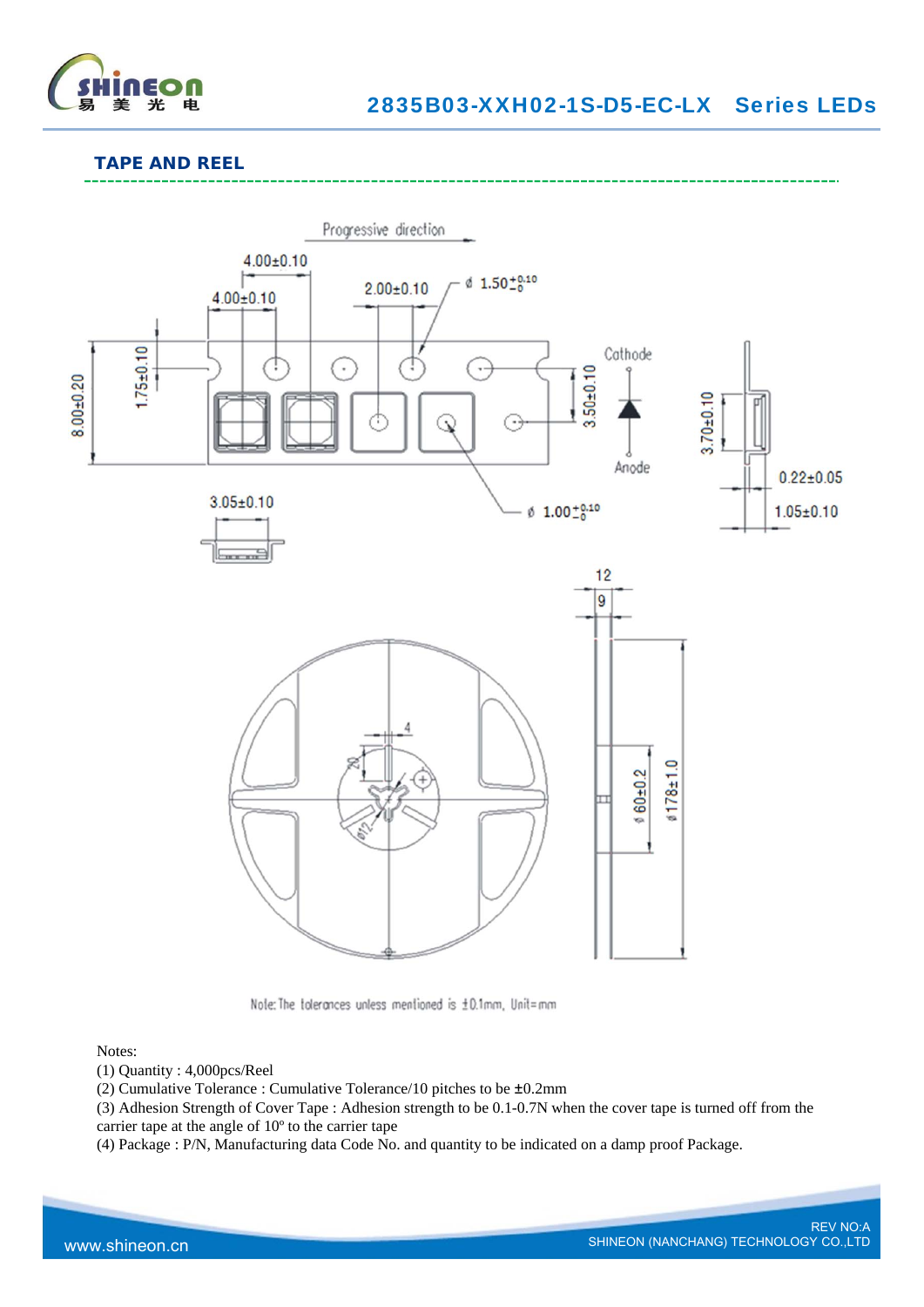

## **RELIABILITY TEST ITEMS**

| <b>Test Items</b>                                         | <b>Test Conditions</b>                                                                         | <b>Test</b><br><b>Duration</b> | Number of<br><b>Damaged</b> |
|-----------------------------------------------------------|------------------------------------------------------------------------------------------------|--------------------------------|-----------------------------|
| Steady State Operating Life of<br>High Temperature (HTOL) | Ts=55 $\degree$ C, IF=65mA                                                                     | 1000hrs                        | 0/20                        |
| Steady State Operating Life of<br>High Temperature (HTOL) | Ts=85 $\degree$ C, IF=65mA                                                                     | 1000hrs                        | 0/20                        |
| Steady State Operating Life of<br>Low Temperature (LTOL)  | Ta=-40 $\degree$ C, IF=65mA                                                                    | 1000hrs                        | 0/20                        |
| Wet Operating Life of High<br>Temperature (WHTOL)         | Ta=60°C, RH=90%, IF=65mA                                                                       | 1000hrs                        | 0/20                        |
| High Temperature Storage (HTS)                            | Ta= $100^{\circ}$ C                                                                            | 1000hrs                        | 0/20                        |
| Low Temperature Storage (LTS)                             | Ta=-40 $^{\circ}$ C                                                                            | 1000hrs                        | 0/20                        |
| Wet High Temperature Storage<br>Life (WHTSL)              | Ta=60 $^{\circ}$ C, RH=90%                                                                     | 1000hrs                        | 0/20                        |
| Thermal Shock (TS)                                        | -45 $\degree$ C ~125 $\degree$ C 15 min dwell 20sec<br>transfer                                | 300 cycles                     | 0/20                        |
| Moisture Sensitivity Level(MSL)                           | Tsld = $260^{\circ}$ C<br>(Pre treatment 60°C, 60% 168hrs)                                     | 3 Times                        | 0/20                        |
| Random Vibration (RV)                                     | 6G RMS, 10-2000Hz, 10min                                                                       | Per axis                       | 0/6                         |
| Variable Vibration Frequency (VVF)                        | 10-2000-10Hz, log or linear sweep<br>rate, 20G for 1 min, 1.5mm each<br>apply 3x per axis over | 6hrs                           | 0/6                         |

# **Failure Criteria**

| <b>Item</b>   | Symbol | <b>Test Condition</b>     | <b>Criteria for Judgment</b> |                            |  |  |
|---------------|--------|---------------------------|------------------------------|----------------------------|--|--|
|               |        |                           | Min.                         | Max.                       |  |  |
| Forward       | Vf     | <b>IF=Typical Current</b> |                              | Initial Value $\times$ 1.1 |  |  |
| Luminous Flux | Im     | <b>IF=Typical Current</b> | Initial Value $\times$ 0.7   |                            |  |  |